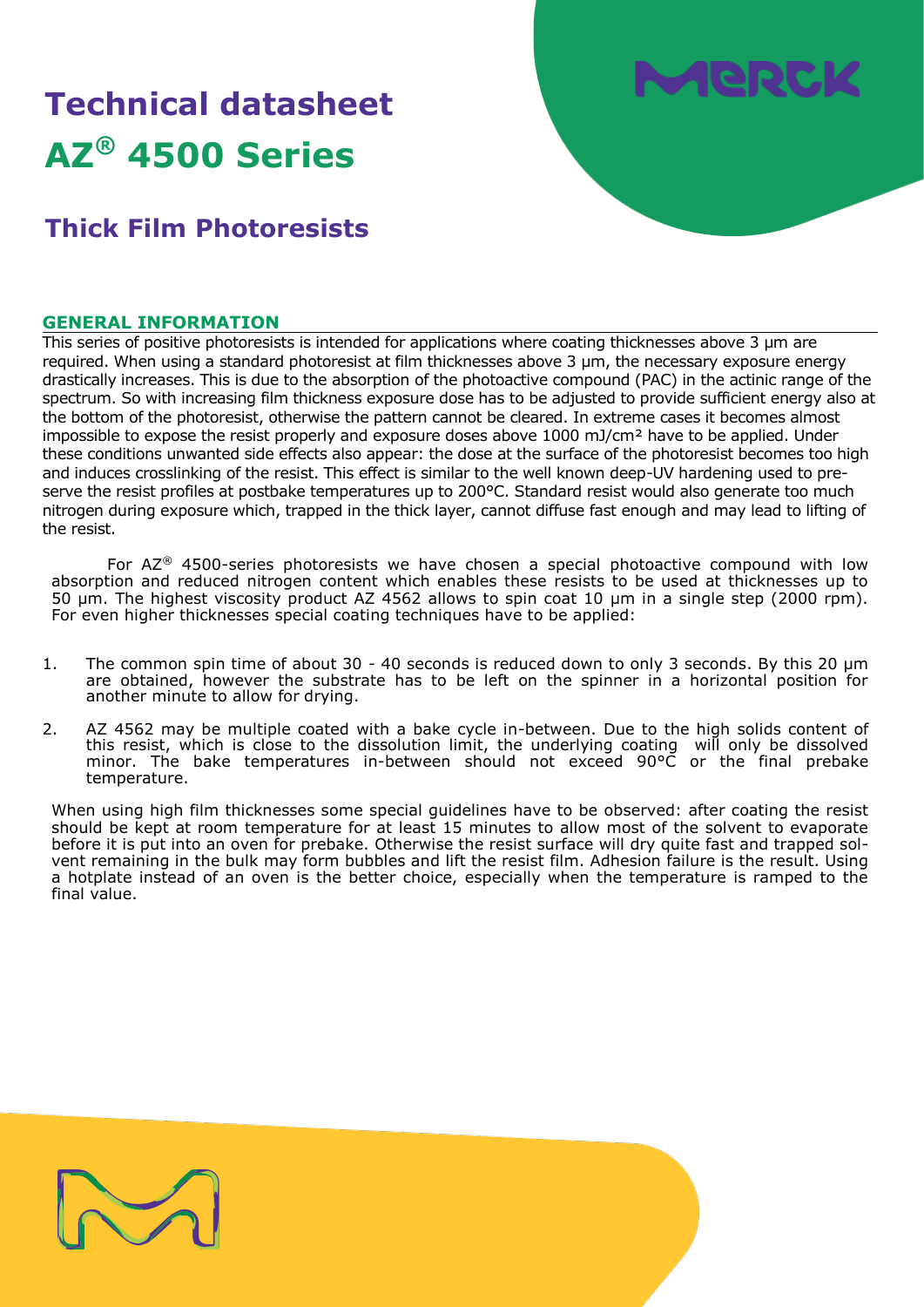The development process also has to be adopted to the high film thickness: Background for this is the fact that even heavily overexposed positive photoresists only have limited dissolution rates. There is a saturation at values in the order of 100 nm/s. For this it is recommended to operate at development rates of about 2 µm/min. and adjust the exposure dose for proper clearing and feature size.

This resist series is designed for use with any common sodium and potassium based developer. AZ 340, 1:5 diluted with water is a good choice, AZ 400K may be used as well.

#### **PHYSICAL and CHEMICAL PROPERTIES**

|                                   | AZ 4533                        | AZ 4562                        |
|-----------------------------------|--------------------------------|--------------------------------|
| Solids content [%]                | 34.5                           | 39.5                           |
| Viscosity [cSt at $25^{\circ}$ C] | 125                            | 440                            |
| Absorptivity [I/g*cm] at 398nm    | 0.86                           | 1.01                           |
| Solvent                           | methoxy-propyl acetate (PGMEA) | methoxy-propyl acetate (PGMEA) |
| Max. water content [%]            | 0.50                           | 0.50                           |
| Spectral sensitivity              | $310 - 440$ nm                 | $310 - 440$ nm                 |
| Coating characteristic            | striation free                 | striation free                 |
| Filtration $[µm$ absolute]        | 0.2                            | 0.2                            |

#### **FILM THICKNESS [µm] as FUNCTION of SPIN SPEED (characteristically)**

| spin speed [rpm] | 2000 | 3000 | 4000 | 5000 | 6000 |
|------------------|------|------|------|------|------|
| AZ 4533          | 4.67 | 3.81 | 3.30 | 2.95 | 2.69 |
| AZ 4562          |      | 7.16 | 6.20 | 5.55 | 5.06 |

#### **PROCESSING GUIDELINES**

Dilution and edge bead removal and all the AZ EBR Solvent or AZ EBR 70/30 Prebake 100°C, 50", hotplate Exposure broadband and monochromatic PEB **PEB** not required, optional with monochromatic exposure Development AZ 340, 1:5, 30"/um film thickness Postbake 115°C, 50s hotplate or 60 min. oven Removal **AZ 100 Remover, conc.**